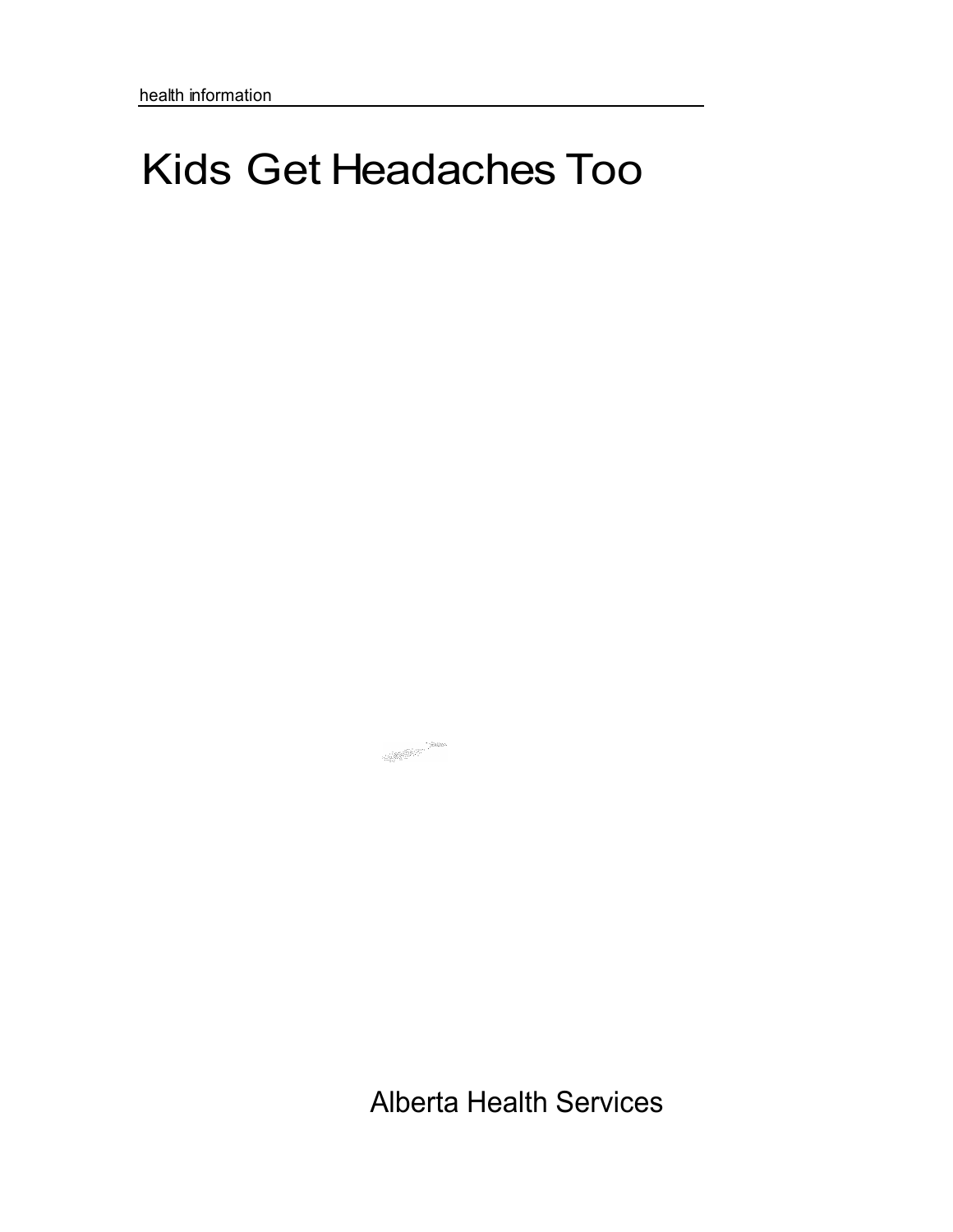It is hard to see your child in pain. It can be frustrating or scary for a child to have headaches.

In this booklet you will learn about:

- headaches
- how to manage headaches
- ways to help prevent headaches
- how to comfort your child when he or she is in pain
- how to improve the quality of life for your family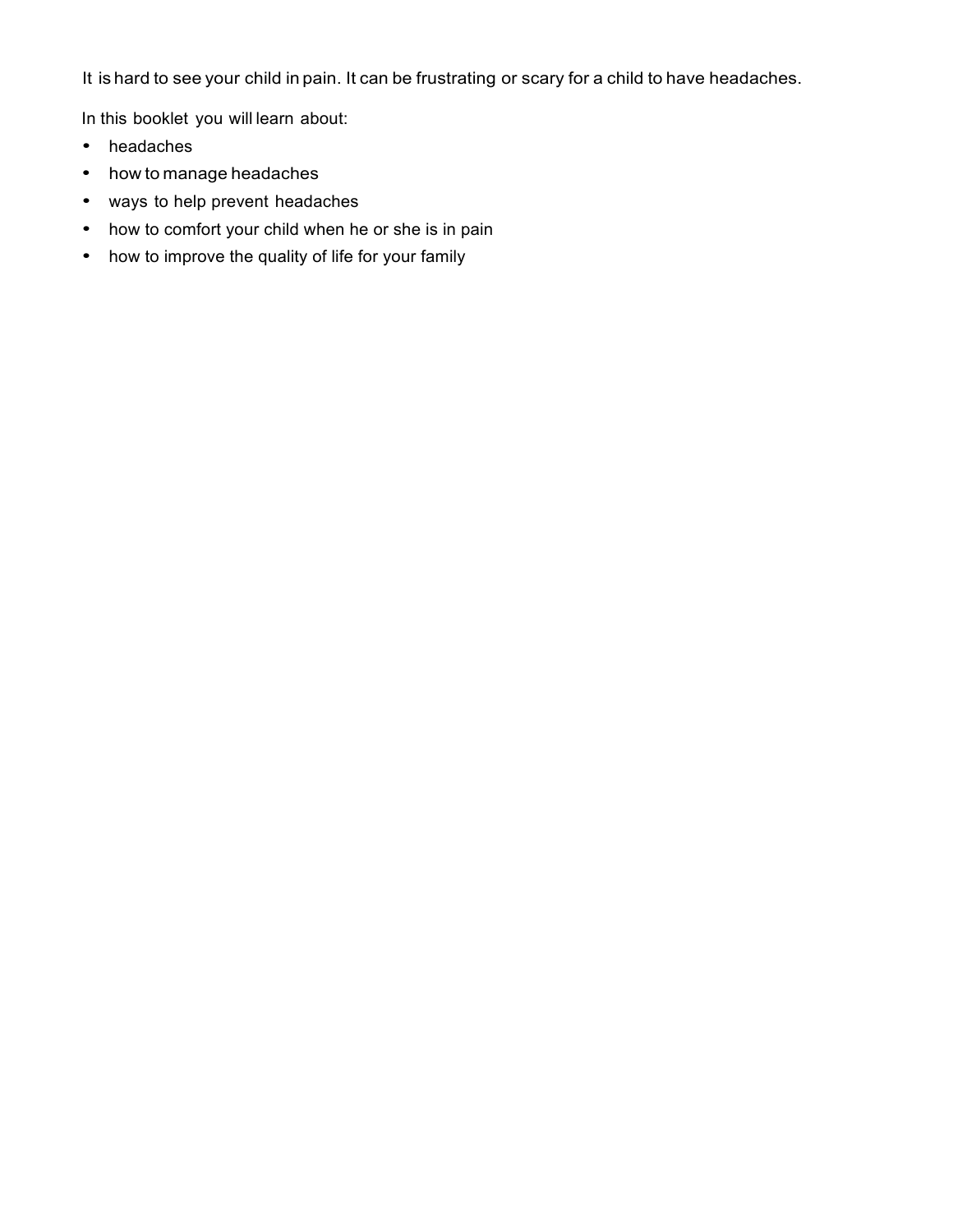# **Table of Contents**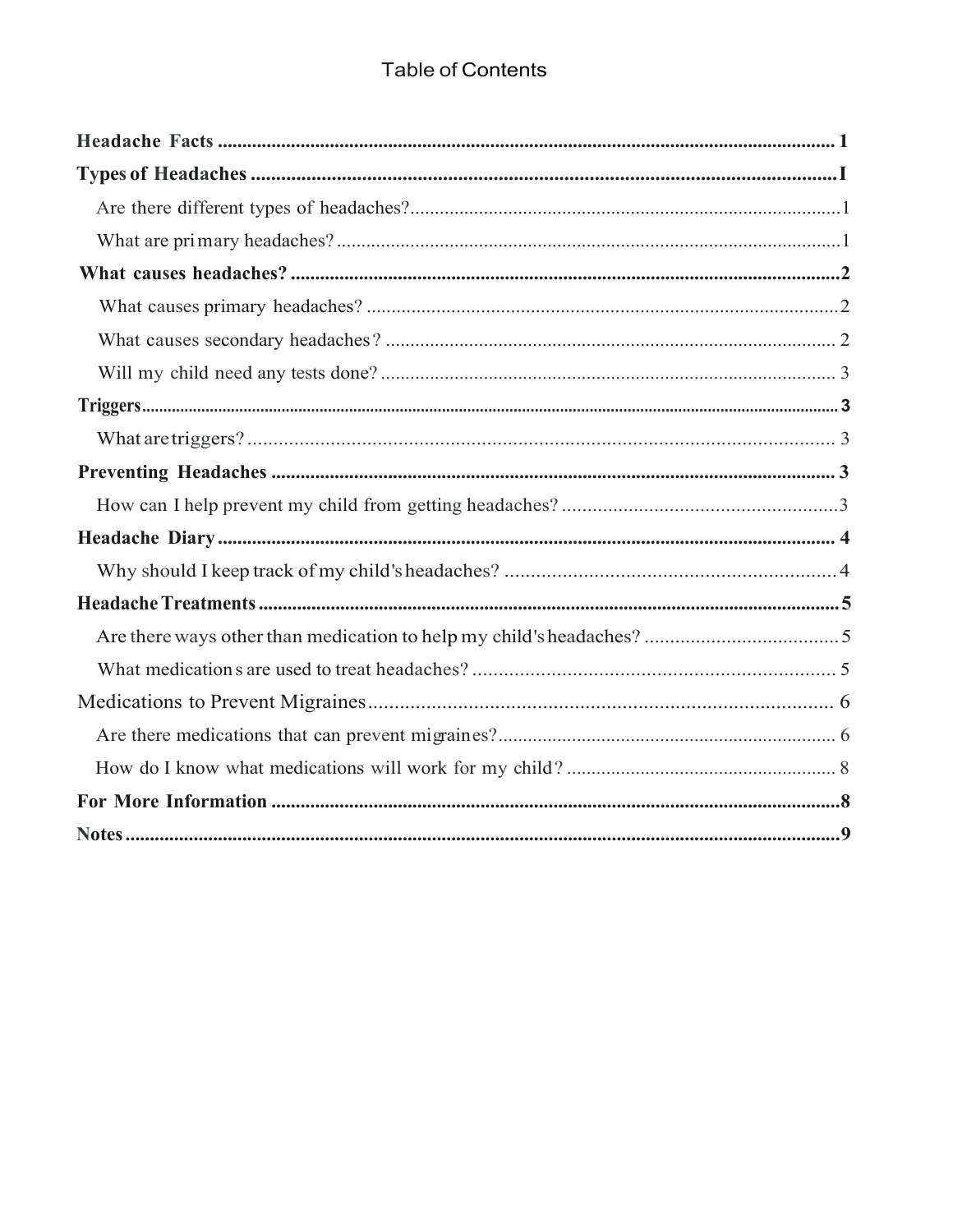# Headache Facts

Children get headaches. Almost half of all children have had a headache by age 7.About 7*5* percent of children have had a bad headache by age 15.

Migraine headaches tend to run in families. Boys and girls get migraines. About 10percent of people that get migraines are under 15years old.

# Types of Headaches

# Are there different types of headaches?

There are two types of headaches:

- primary (headaches that just happen, there is no health problem)
- secondary (caused by something in the body that is not normal)

# What are primary headaches?

Migraines and tension-type headaches are the two most common types of primary headaches children get.

## *Migraines*

A migraine is usually a moderate to severe headache often described as pounding or throbbing. A migraine is most often on one side of the head but can be on both sides of the head. Some - children get a feeling or symptom (aura) before or when a migraine starts. Auras are different for everyone, but most are visual (e.g., seeing coloured spots, wavy lines, dots, or lights). An aura can also be a symptom like numbness or weakness.

A migraine can last from 1to 48 hours. Migraines can get worse when your child is active. -Often there is a family history of migraines if your child gets this type of headache. Normally, children who get migraines have times in between the migraines when they do not have headaches (episodic).

With a migraine, your child might:

- 
- not feel hungry have an upset stomach (nausea)
- - throw up (vomit) be more sensitive to light (photophobia)
	- have stomach pain be more sensitive to sound (phonophobia)

If your child gets complicated migraines, there may be neurological symptoms before, during, or after the headache such as:

- arm and/or leg weakness
- double vision (because eye movements are weaker)
- feeling unsteady when walking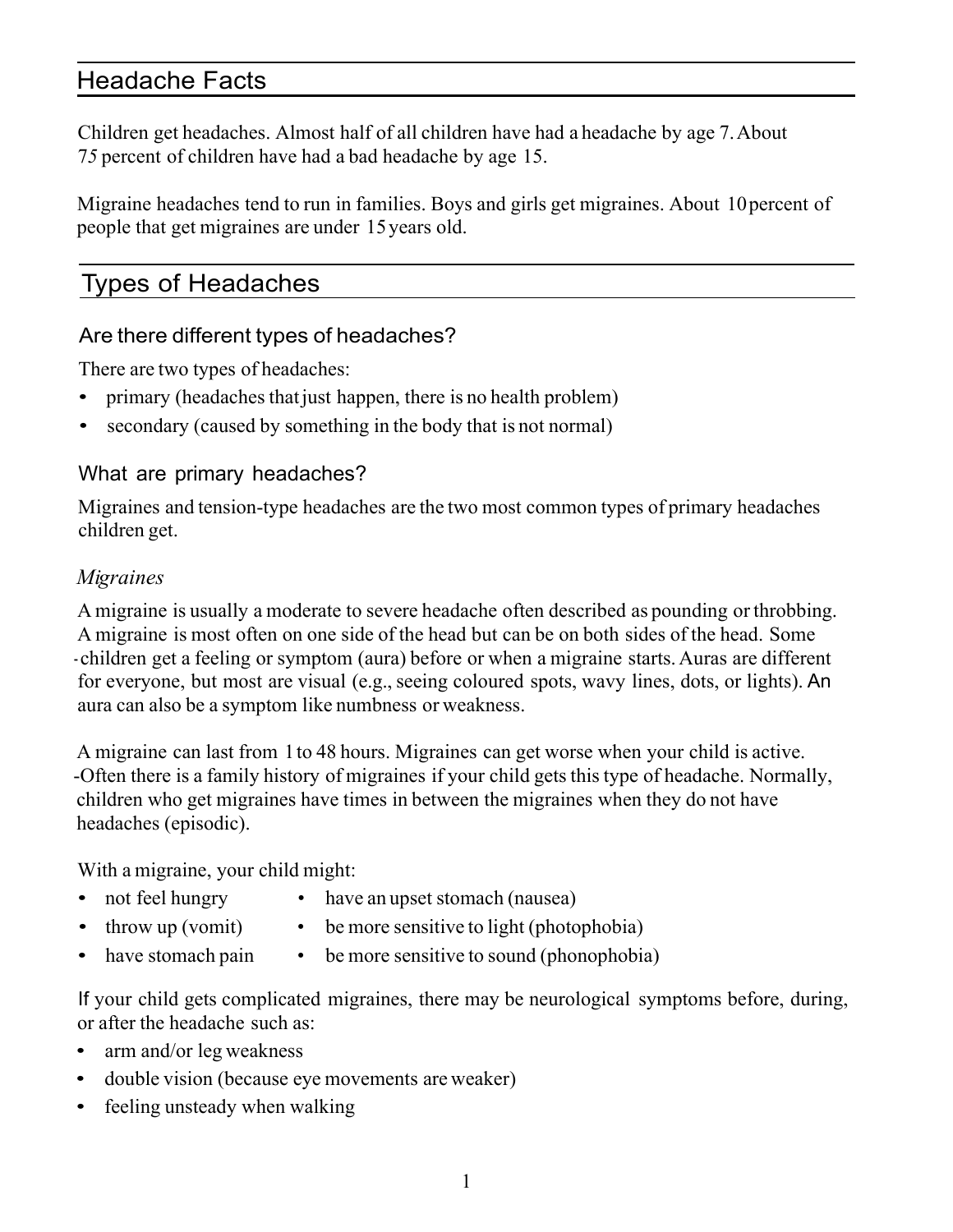## *Tension-Type Headaches*

A tension-type headache feels like a dull tightening or pressing on the head. There is no nausea with this type of headache. Your child can still do regular activities with a tension headache.

#### *Chronic Daily Headaches*

If your child gets migraine or tension-type headaches, he or she might start to get the headaches more often (many or most days out of a month). When this happens, your child might be diagnosed with chronic migraine or chronic tension-type headaches depending on the main type of headache he or she has. Your child might even start with a headache that never seems to go away. This is called new-daily persistent headache and can be hard to treat.

It is not known why the number of headaches increases, but sometimes the increase might happen when your child has other problems like depression or anxiety. If your child gets chronic migraine, chronic tension-type, or new-daily persistent headaches, he or she might:

• have trouble concentrating

- 
- feel dizzy feel anxious
- have sleep problems
- feel tired
- be sad

# What causes headaches?

#### What causes primary headaches?

More is known about migraines than ever before, but what causes them is not fully understood. Migraines do run in families (genetic cause).

During a migraine part of the brain gets more sensitive to things like light and noise and chemicals are released , which might affect the size of the blood vessels.

During a migraine aura, some brain cells "power down" (like a computer) for a few minutes and then "power up" again without causing any harm.

The exact cause of tension-type headaches is not known.

#### What causes secondary headaches?

There are many different causes of secondary headaches (SH). Health problems which cause headaches are often easy to treat. Common causes of headaches are illnesses (e.g., flu, virus) and too much caffeine or alcohol.

You or your child might worry that the headaches are caused by a brain tumour. Brain tumours are not a common cause of headaches. Your family doctor (or pediatrician) will assess your child to find out what is causing the headaches. If your child has symptoms like unsteady walking or behaviour changes that do not go away between headaches, he or she needs to see a doctor.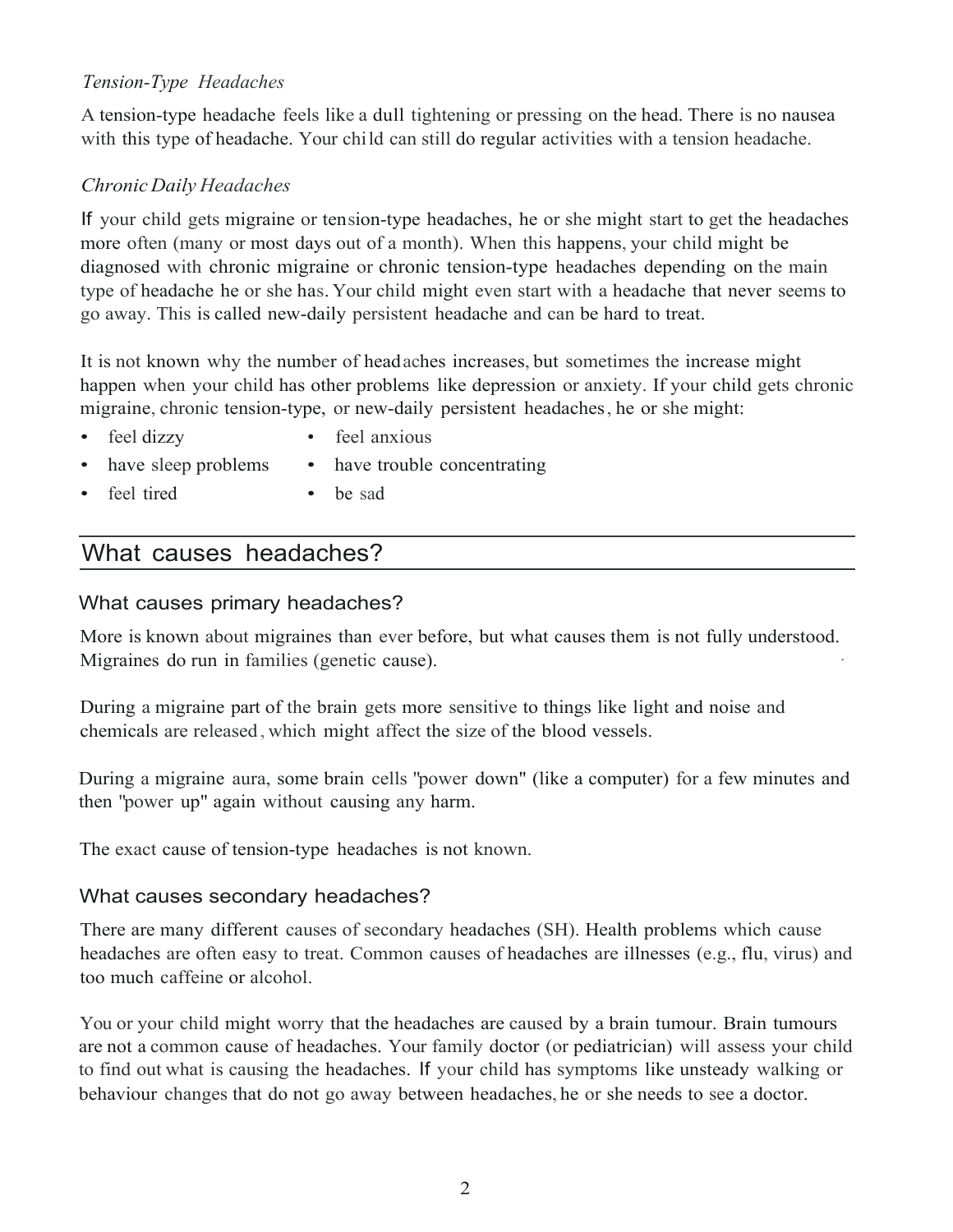## **Will my child need any tests done?**

Your child will need to be seen by a doctor and have a complete medical history and neurological exam. Most children do not need any oth er tests done.

# **Triggers**

## **What are triggers?**

A trigger is something that turns on or sets off a process that is linked to a headache.Triggers **do not** cause headaches.

Some children know what triggers their headaches. Staying away from triggers can prevent headaches or keep them from getting worse. Some children get headaches from:

- 
- lack of sleep missing meals changes in barometric pressure
- travel
- dehydration
- (e.g., chinooks)
- too much sun • being overtired

Stress is a common trigger. Stress at school can be caused by schoolwork or other children (e.g., bullying). Stress at home can be caused by moving, changing schools, parents getting separated or divorced, or not getting along with siblings.

About 10percent of people who get migraines have food triggers. Food triggers are less common in children and diet restrictions are not recommended. Some foods and drinks that can be triggers are:

- aged cheese
	- caffeine
- processed meats
- yogurt
- citrus fruit
- monosodium glutamate (MSG)
- chocolate fast foods alcohol
	-

Hormone changes (e.g., when a girl has her period) can also be a trigger. Migraine headaches might increase for boys and girls around the time of puberty.

# **Preventing Headaches**

## **How can I help prevent my child from getting headaches?**

You might be able to help your child control his or her headaches with a combination of medication, lifestyle, and diet changes. Make sure your child:

- eats regular meals
- drinks lots of water
- has a regular sleep schedule
- stays away from known triggers
- does regular aerobic exercise (e.g., walk, run, swim, bike, other sports)
- talks about stress (a counsellor can help your child learn to control emotions and mood swings if needed)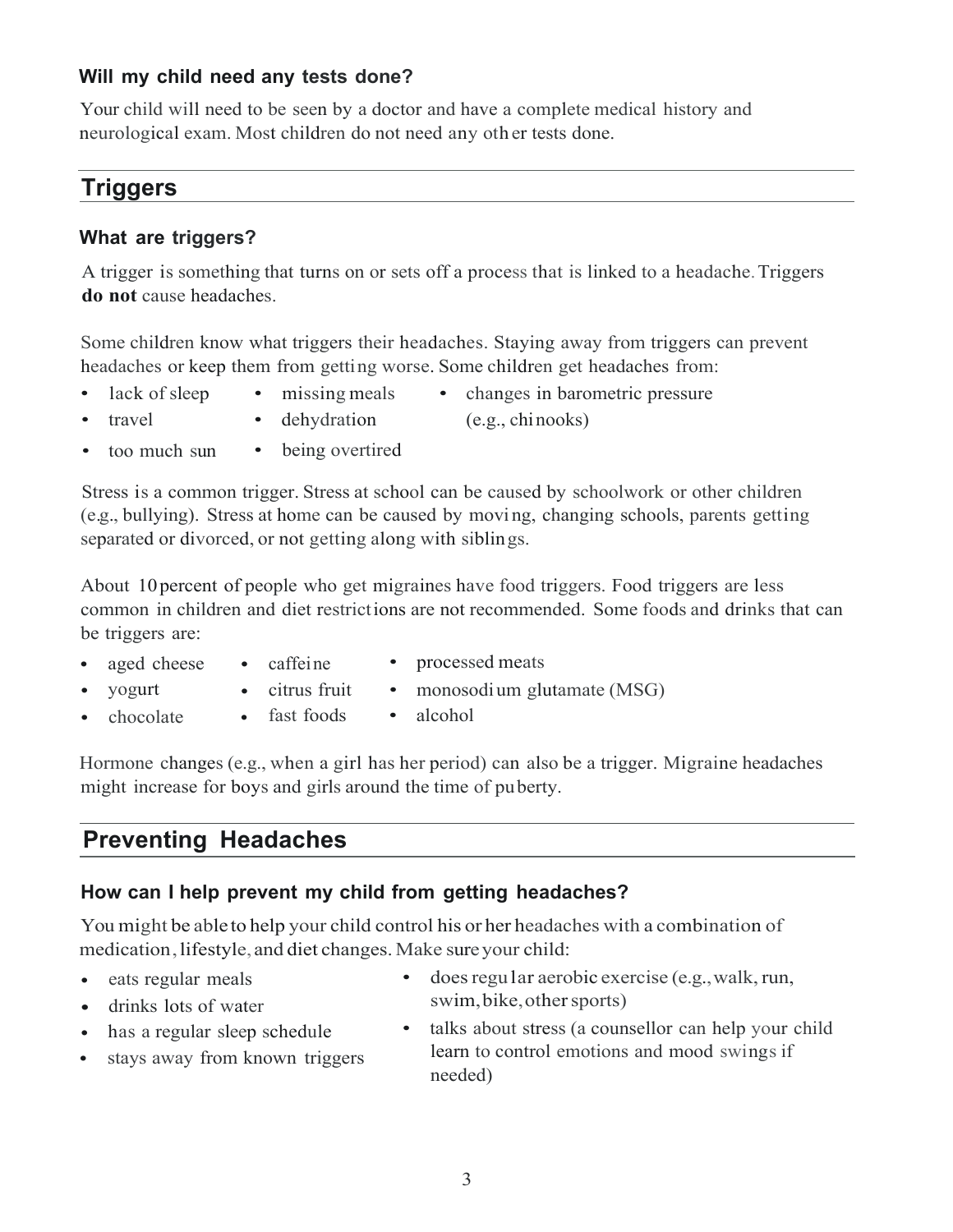Help your child learn to manage stress. Your child can see a counselor to find ways to control emotions and mood swings if needed.

When a headache starts, it might help your child to stop whatever he or she is doing and rest or nap in a cool and quiet place.

# **Headache Diary**

## **Why should I keep track of my child's headaches?**

It is a good idea to keep a **headache diary** for at least 2 to 3 months. Keeping a diary (log), might help you notice a pattern and find that certain activities, stressors, or foods cause your child 's headaches.

It can help to put your child's log on a calendar. Write down the information below for every headache (see sample diary below):

- date and time
- is there an aura
- how long does it last
- how bad is it
	- (rate out of 10)
- how does it feel • triggers
- one or both sides of the head
- other symptoms (e.g., nausea, need a quiet place with dim light)
- treatment and how well it worked
- what happened 24 hours before (if known)

| <b>Sample Diary</b> |                          |                                                                                       |                                                                                                                                              |                                                                                                                                                      |                                  |                                                                          |  |  |
|---------------------|--------------------------|---------------------------------------------------------------------------------------|----------------------------------------------------------------------------------------------------------------------------------------------|------------------------------------------------------------------------------------------------------------------------------------------------------|----------------------------------|--------------------------------------------------------------------------|--|--|
| <b>Date</b>         | <b>Time</b><br>start/end | Pain                                                                                  | <b>Triggers</b>                                                                                                                              | <b>Other</b><br>symptoms                                                                                                                             | <b>Medication</b>                | <b>Other</b><br>treatments                                               |  |  |
| May <sup>1</sup>    | 5:00 p.m.                | $4:00$ p.m. - Pain on left<br>side of head<br>near the ear.<br>Throbbing.<br>$8/10$ . | Birthday party<br>with loud<br>music. Ate lots<br>of chocolate<br>cake and pizza<br>with salami.<br>Had a good<br>night sleep last<br>night. | Upset stomach,<br>felt queasy for<br>2 hours before<br>the headache<br>started (thought)<br>it was the cake<br>and pizza).<br>Sensitive to<br>light. | Advil $400$ mg<br>at $4:00 p.m.$ | Had a nap<br>in dark and<br>quiet room<br>with cold<br>cloth on<br>head. |  |  |

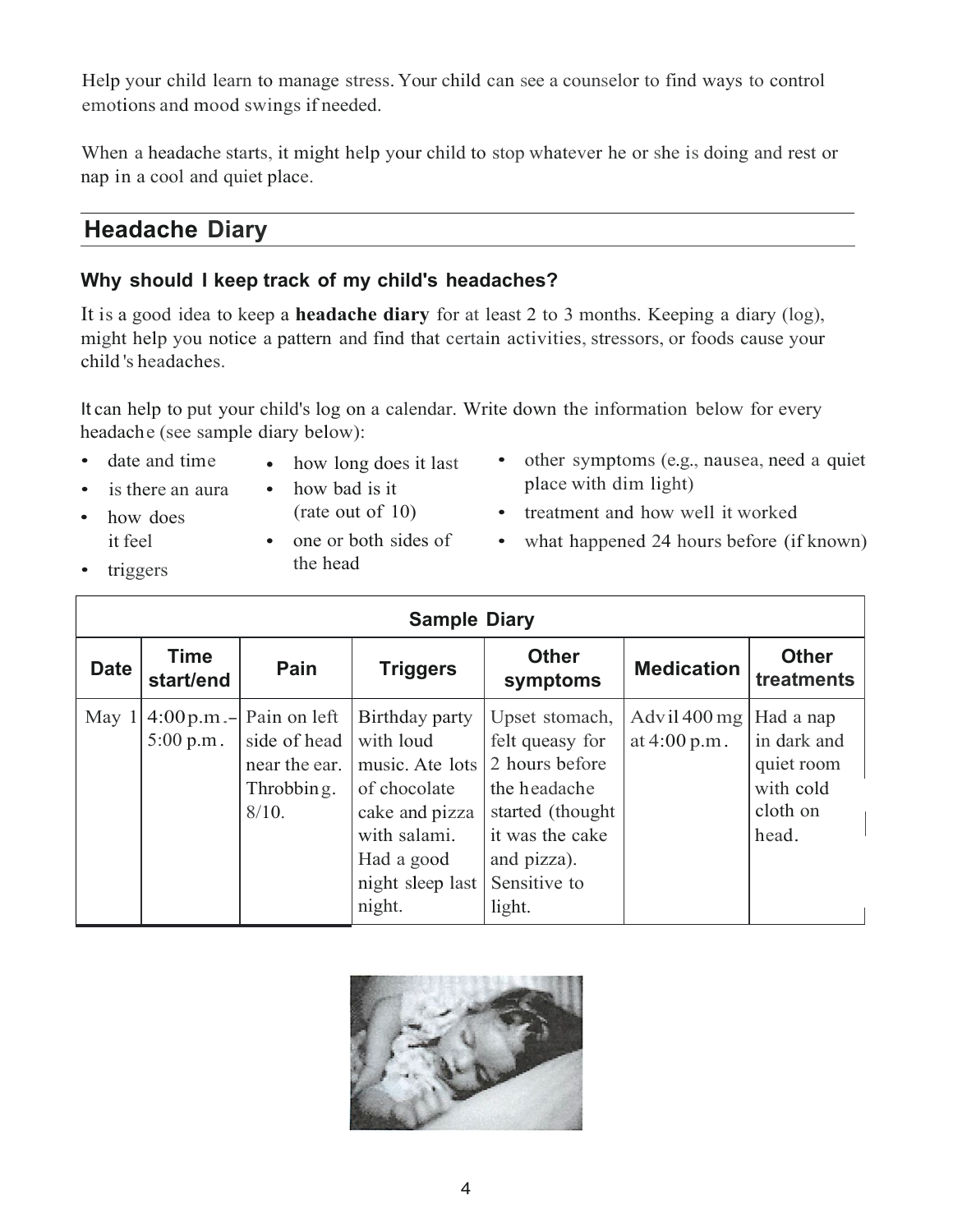# **Headache Treatments**

## **Are there ways other than medication to help my child's headaches?**

Research into complementary therapies and headaches isjust starting. Some types of complementary therapies used to help control headaches are:

- 
- biofeedback herbs, minerals, and vitamins
- - acupuncture chiropractor (no neck manipulation)
- 
- guided imagery massage therapy (no cranial therapy)
- relaxation therapy

Your healthcare provider (e.g., nurse, social worker, psychologist , doctor) can help you and your child:

- identify factors which might cause headaches
- learn ways to reduce and manage stress (if needed)

Often medications and complementary treatments can be used together to help manage headaches.

## **What medications are used to treat headaches?**

There are three types of medications used to treat headaches:

• pain relievers • anti-nausea medications • anti-migraine medications

## *Pain Relievers (Analgesics)*

Analgesics work well for mild to moderate migraines and tension headaches, especially when they are taken as soon as a headache starts (within 15 to 30 minutes). **Do not** use any of the analgesics below more than 2 or 3 times a week on a regular basis. The 3 types of analgesics used for headaches are:

- Ibuprofen (e.g.,Advil®,Motrin®) is an anti-inflammatory medication , which is used to treat headaches most often. There are usually no side effects other than stomach upset (nausea).
- Acetaminophen (e.g., Tylenol<sup>®</sup>) is another common medication used to treat headaches. There are usually no side effects.
- Naproxen (e.g., Aleve<sup>®</sup>) is an over-the-counter, anti-inflammatory medication used to treat migraines. You can try naproxen if i buprofen or acetaminophen does not work. Ifused on a regular basis, naproxen can cause stomach problems. **Do not** give your child naproxen more than 2 times a week.

Medication-induced headaches (also called medication overuse or analgesic rebound headaches) can happen when analgesics are taken regularly for weeks or months. Talk to your healthcare provider if you have any questions about your child's medication.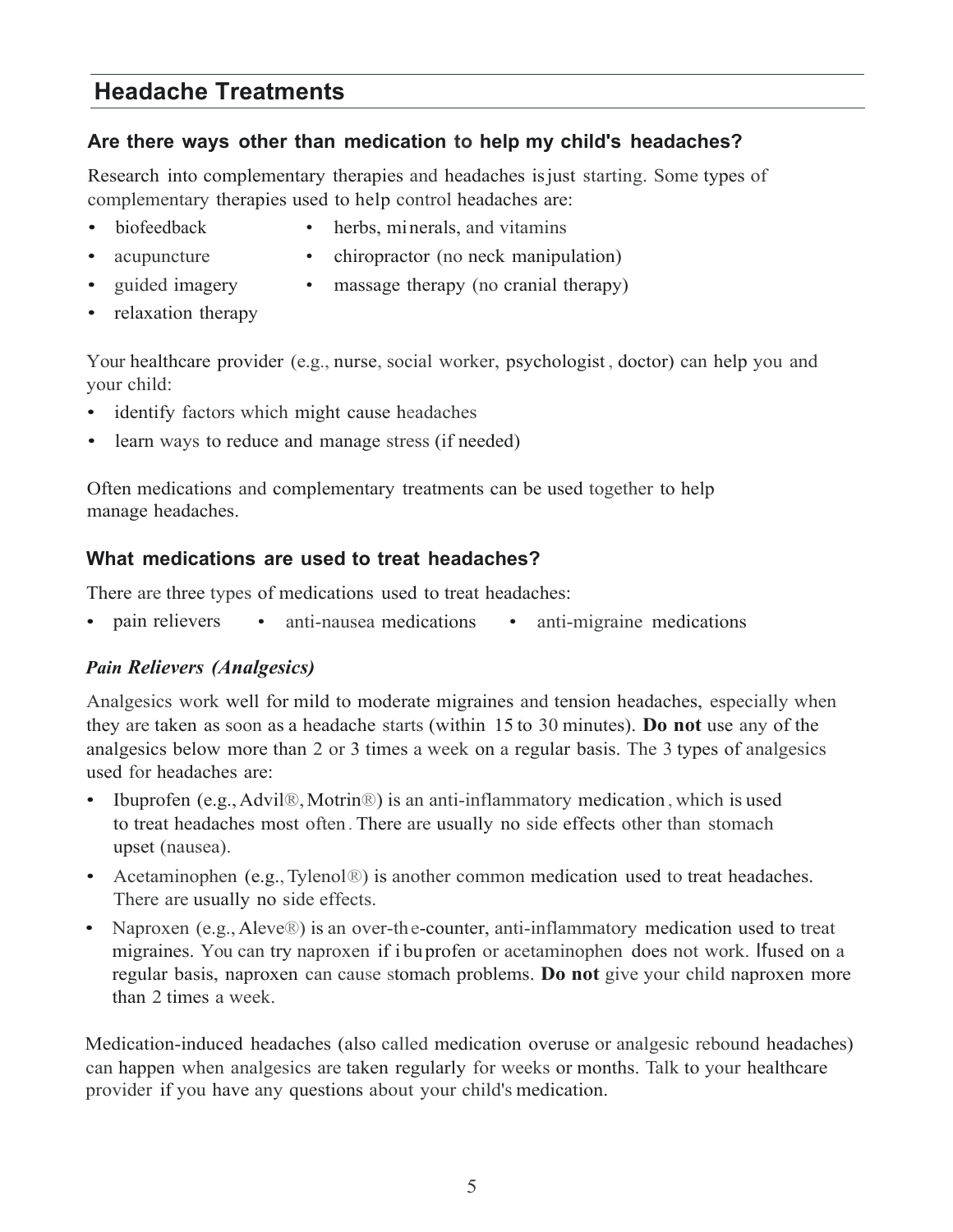## *Anti-Nausea Medications*

Anti-nausea medications help prevent nausea and vomiting. The two types are:

- dimenhydrinate (e.g., Gravol®), which can cause drowsiness, dry mouth, or blurred vision
- metoclopramide (e.g., Maxeran®), which can cause muscle spasms and feeling tired

## *Anti-Migraine Medications (Triptans)*

Triptans might be used to treat migrai nes (often when analgesics do not work). Triptans work by altering chemicals that make blood vessels in the head bigger or transmit pain signals.Your child has to take triptans **right** away when a migraine starts. **Do not** take triptans on a regular basis or to prevent headaches.

There are many types of triptans used for migraines. Only almotriptan (Axert®) is approved in Canada for children between 12 and 17. Possible side effects may include feeling weak, dizzy, tired, and feeling chest tightness. Rizatriptan (Maxalt®), sumatriptan (Imitrex®), and zolmitriptan (Zomig®) are other commonly used triptans. These medications are considered safe, but are not officially approved for children because they haven't been studied with this age group. Talk to your healthcare provider about whether triptans are right for your child.

Your child should **not** take triptans if he or she:

- has high blood pressure
- is taking certain antidepressant medications (e.g., MAO inhibitors). Talk to your doctor or pharmacist if you have questions.
- has hemiplegic or basilar migraines

# **Medications to Prevent Migraines**

## **Are there medications that can prevent migraines?**

Your child might take medication to help prevent migraines. Your child might have to take medication every day. This is usually if the headaches are really bad or interfere with your child 's activities.

Tell your healthcare provider if your child has any medical problems (e.g., sleep problems, depression, anxiety, seizures). Medications that might help prevent headaches include:

- calcium channel blockers • antidepressants
- antihistamines
- 
- 
- beta-blockers
- anticonvulsants • vitamins and minerals

## *Calcium channel blockers (CCB)*

CCB like ftunarizine work well to prevent migraines in children. CCB change the way the blood vessels in the head react before and during a migraine and block chemicals that cause headaches. Side effects may include feeling tired, sleepy, or depressed.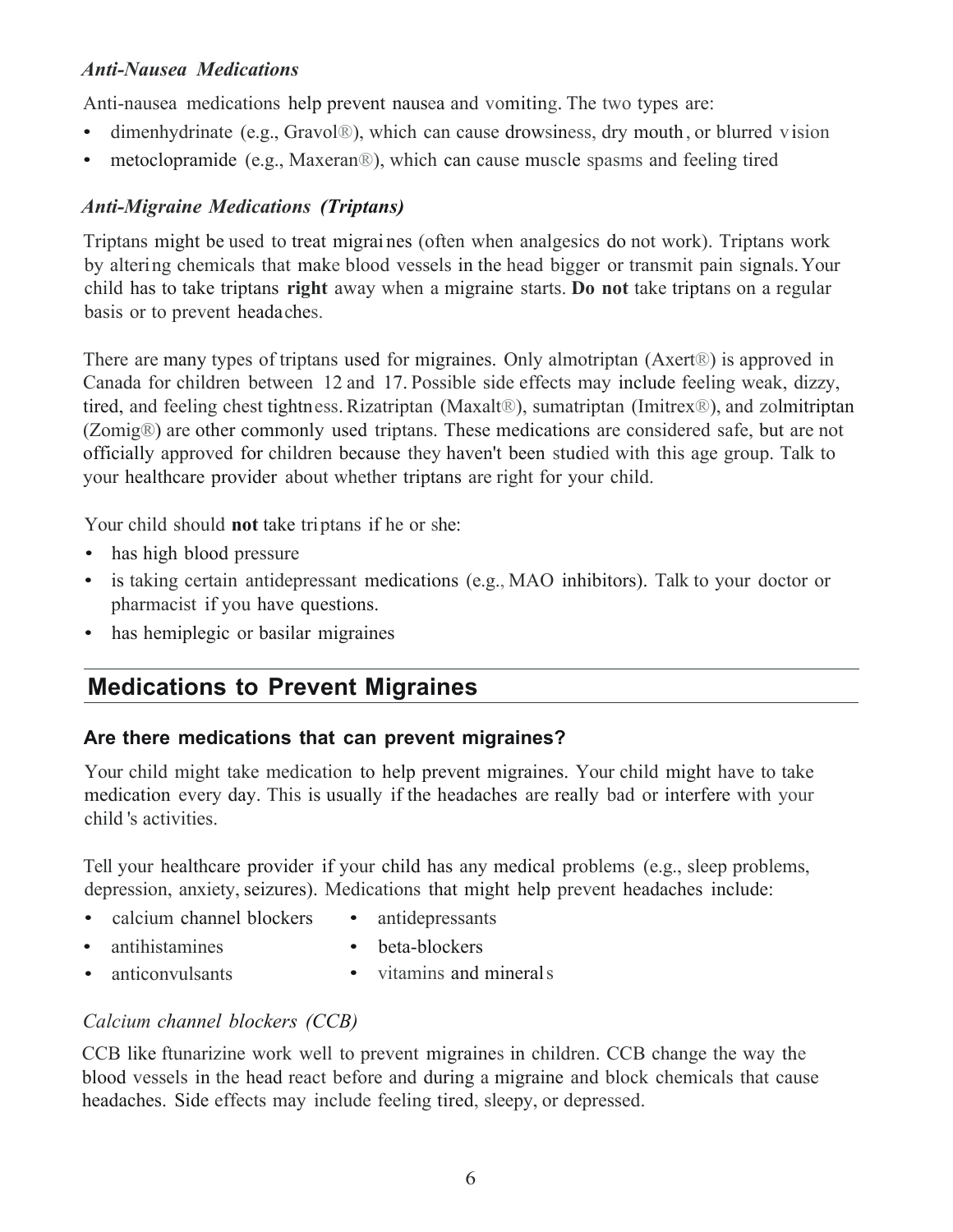## *Antihistamines*

Cyproheptadine is an antihistamine medication sometimes used for children under 12 with frequent migraine headaches. Side effects may include sleepiness and increased appetite.

#### *Anticonvulsants*

Anticonvulsants are used to treat epilepsy and also work well for migraines.

Topiramate (Topamax®) is a treatment for migraines. Research shows it works for children between 12 and 17. Side effects may include:

- feeling tired (fatigue) kidney stones decreased sweating
- 
- 
- mood changes
- trouble concentrating
- 'loss of appetite and weight loss

- taste changes
- numbness and tingling

Valproic acid (Epival®) has also been studied and research shows that it works well for some teens with migraines. Side effects may include nausea, fatigue, hair loss, bruising, and weight gain. To\_decrease nausea, give your child a small snack with this medication.

## *Antidepressants*

Antidepressants like amitryptyline and nortriptyline block certain chemicals that the brain's nerve cells release and can help to prevent headaches or migraines. Side effects may include:

- 
- drymouth feeling dizzy when changing positions
- 
- feeling sleepy sweating/flushing of the skin
- sudden weight gain nausea (eat a snack with medication to decrease nausea)

## *Beta-blockers*

Beta-blockers like propranolol are normally used to lower blood pressure, but also block chemicals that over-stimulate nerves in the brain. Side effects may include:

- nausea diarrhea pain in the abdomen
- vomiting loss of appetite

Do not give your child beta-blockers if he or she has asthma or a history of wheezing.

## *Vitamins, Herbs, and Minerals (Neutraceuticals)*

Vitamin  $B_2$  (riboflavin) is a vitamin that might help prevent headaches by making more energy available to the brain. Vitamin  $B_2$  can cause diarrhea, nausea, and change the colour of your child'surine.

Butterbur root can be used to prevent migraine headaches. Use safe preparations like Petadolex<sup>®</sup> (without pyrrolizidine alkaloids, which can cause liver damage).

Often people with low magnesium can get headaches every day or have a lot of headaches. Magnesium supplements can help prevent headaches